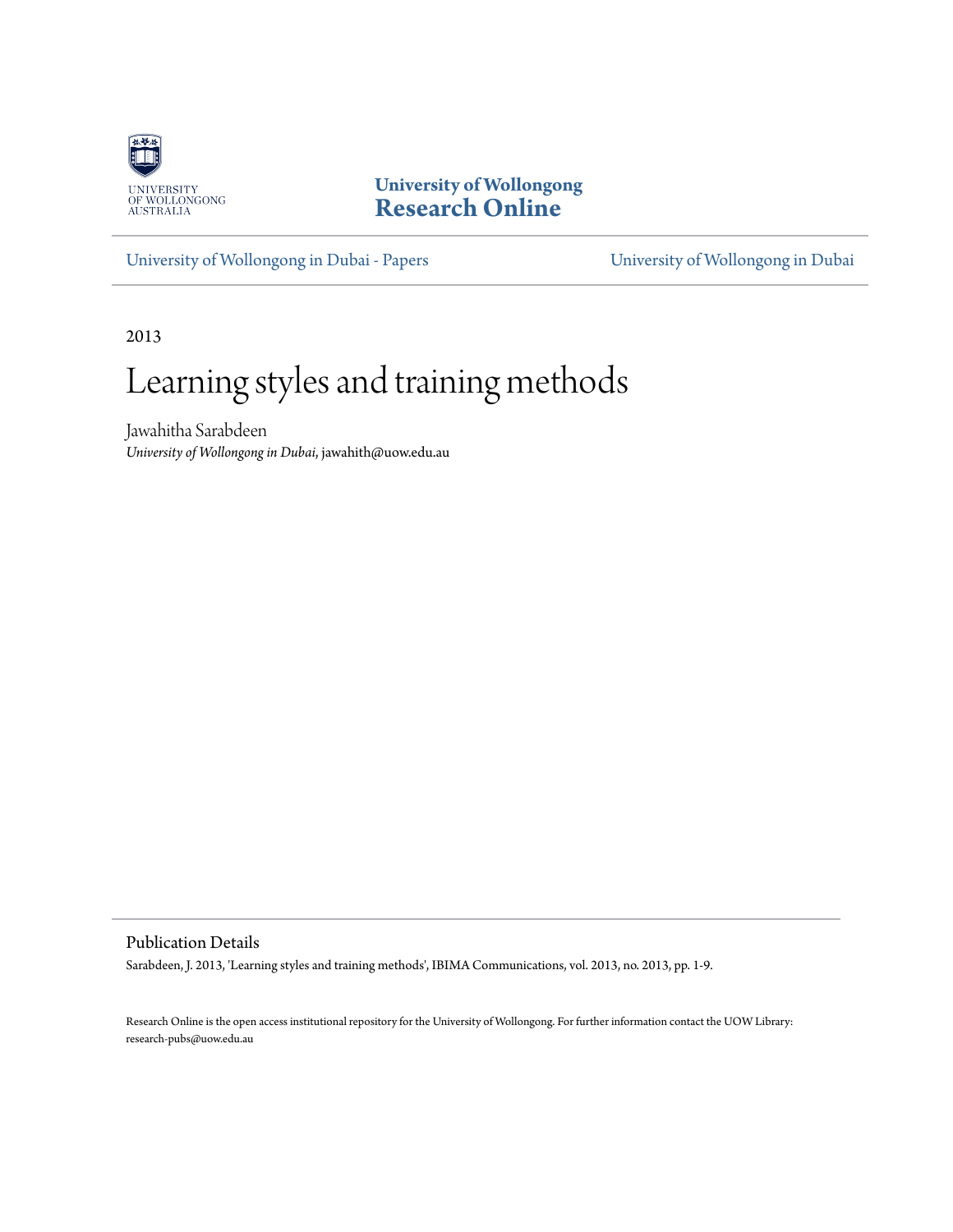

# **Learning Styles and Training Methods**

# **Jawahitha Sarabdeen**

Faculty of Business and Management, University of Wollongong in Dubai, Dubai, United Arab Emirates \_\_\_\_\_\_\_\_\_\_\_\_\_\_\_\_\_\_\_\_\_\_\_\_\_\_\_\_\_\_\_\_\_\_\_\_\_\_\_\_\_\_\_\_\_\_\_\_\_\_\_\_\_\_\_\_\_\_\_\_\_\_\_\_\_\_\_\_\_\_\_\_\_\_\_\_\_\_\_\_\_

#### **Abstract**

As the learners have their own preference in learning, trainers should customise their training programmes and training methods to maximize the outcome of the training. This paper analyses the major theories on learning styles and applies one of them to the students in Dubai to understand their various learning styles. The research applied Fleming's VARK theory through survey conducted among 106 students and the result shows that there are variations in learning preference. Most of the students fall within reader or writer and kinaesthetic categories. The research also confirmed that the students could possibly have more than one learning styles. Thus the research in theory confirmed the earlier research findings that learning styles must be taken into consideration for better learning outcome. The practical implication is that the trainers should adopt various learning strategies to achieve the learning objective.

\_\_\_\_\_\_\_\_\_\_\_\_\_\_\_\_\_\_\_\_\_\_\_\_\_\_\_\_\_\_\_\_\_\_\_\_\_\_\_\_\_\_\_\_\_\_\_\_\_\_\_\_\_\_\_\_\_\_\_\_\_\_\_\_\_\_\_\_\_\_\_\_\_\_\_\_\_\_\_\_\_\_\_\_\_\_\_\_\_\_\_\_\_\_\_\_\_\_\_\_\_\_\_\_\_\_\_\_\_\_

**Keywords**: Learning Styles, Training, Trainers, Trainees.

#### **Introduction**

Learning style is basically one's approaches or ways of learning. Every individual has his own preferred way of learning compared to others, therefore it is important to the trainers and educators to understand various styles of learning so that they will be able to effectively engage in transferring knowledge and skills. Learning Styles are researched since 19th century. The early learning research concentrated on the relationship between memory and oral/visual learning methods (Dunn et al, 1975 & 1989). Later, the focus shifted to different cognitive styles and strategies that determine a learner's mode of receiving, remembering, thinking and problem solving (Messick, 1976). Students' or trainees' preference of learning style should be matched with instructional materials for better learning outcome (Gregoric, 1985). There were various studies undertaken among the college students and found that learning styles among the accounting and economic or finance students differ from marketing and management students (Dunn et al, 1975 & 1989). The European Commission's memorandum of

lifelong learning urges the trainers and the training institution to recognise learning diversity and to individualise the approaches. It says that everyone should be able to follow the learning pathways of their own choice rather than being obliged to follow predetermined routes to specific destination (EU, 2006). Similarly, the OECD's 'Lifelong Learning for All' suggests the same approach and encourage to use open-ended and interconnected learning targets within a system of personal learning plans and individualised assessment methods (Norman, 2004). This paper will discuss popular theories of learning styles, rationale for using the learning styles and the implication for HRD practitioner. In addition, it will elaborate on a survey conducted by the researcher on the VARK Learning style of learning.

#### **Objective and Methodology**

The main objective of this paper is to analyse various learning styles of the trainees and the need to customize the training programmes. In order to achieve the objective, the researcher analysed the existing theories on

Copyright © 2013 Jawahitha Sarabdeen. This is an open access article distributed under the Creative Commons Attribution License unported 3.0, which permits unrestricted use, distribution, and reproduction in any medium, provided that original work is properly cited. Contact author: Jawahitha Sarabdeen E-mail: jawahithasarabdeen@uowdubai.ac.ae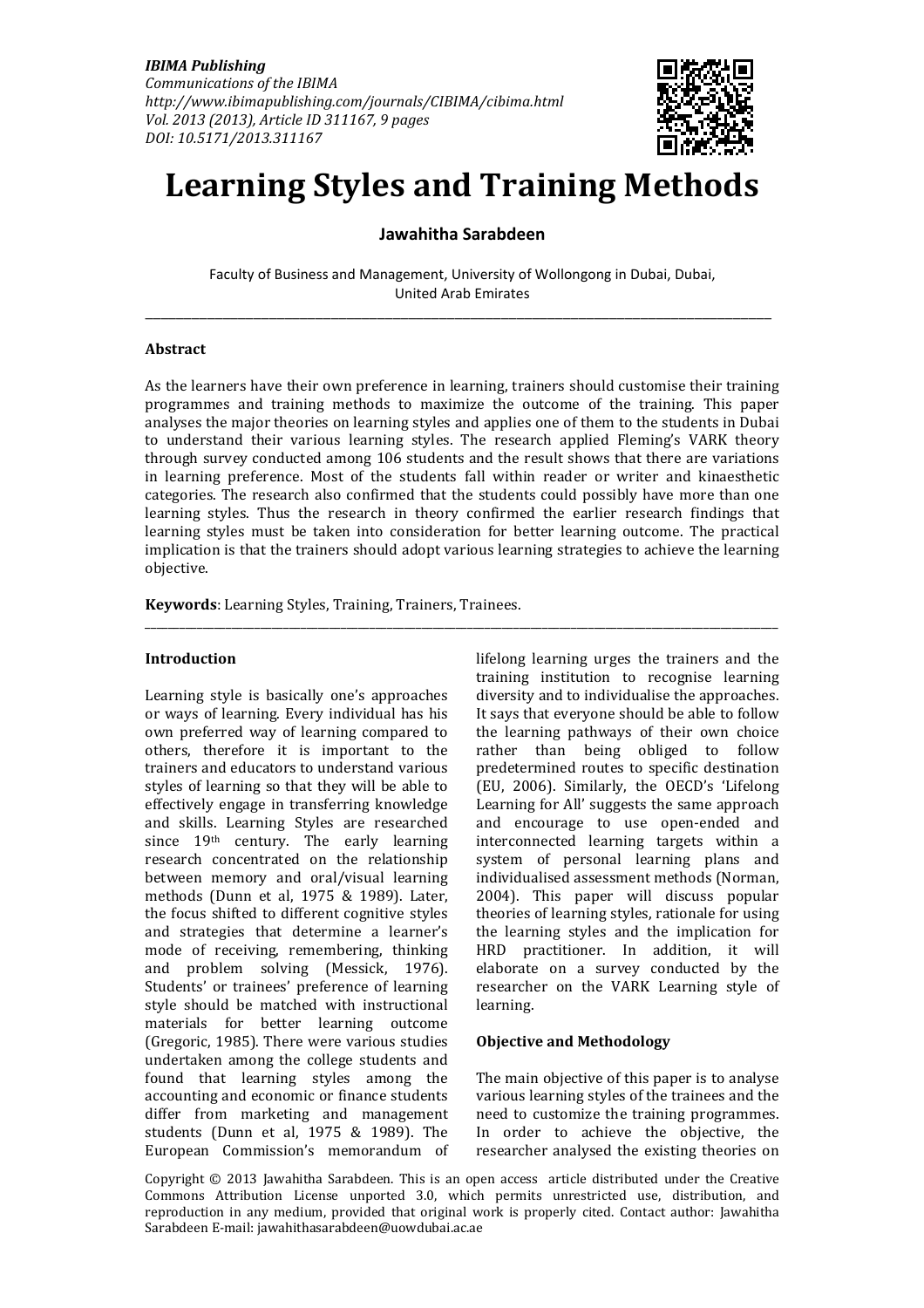learning styles and conducted a survey using VARK model learning style. The VARK questionnaire can serve as a stimulus for interpreting and reflecting on the ways that a learner prefers to learn. In 2011, about 118<br>questionnaires were distributed and questionnaires were distributed and collected among the students in Dubai to learn their learning preferences; out of which 106 were considered as complete and usable.

#### **Literature Review on Learning Styles**

Learning style was developed by researchers to classify learners based on their approach to perceiving and processing information (Buch & Bartley, 2002). Learning style is defined as "specific behavioural pattern an individual displays in learning" (Campbell, et al, 1996). Dunn defines it as a new way how new information is acquired by individual to develop new skills (1975 & 1989). Kolb (1984) defined it as a process where an individual retain new information and skills. Kolb's theory of learning styles states that knowledge is created through transformation of experiences. Technology-aided instruction has helped to develop customised learning tools to maximise the benefit. O'Conner (1998) states that it is necessary to examine learning styles and various delivery modes. There are various researchers who studied the learning styles and developed models of learning styles. The most used and researched models were developed by Kolb (1984), Honey and Mumford (1986), Gregorc (1985) and Fleming (1995). Kolb (1984) developed his model of Learning Style Inventory based on the Experiential Learning Theory where he outlined two related approaches toward grasping experience. They are Concrete Experience and Abstract Conceptualisation.

The other approach is related to transforming experience. They are Reflective Observation and Active Experimentation. All four approaches can be useful depending on the situations and the resulting learning styles are combinations of the individual's preferred approaches. The four learning styles available in Kolb's model are converger, diverger, assimilator and accommodator (Kolb,1984). The characteristics of the four learning styles and the best delivery method are shown in Table 1:

Buch and Bartely (2002)used Kolb model in his research where they conducted a survey in a large financial services institution in the Southeast USA. 337 employees were identified and questionnaire was distributed. 165 participated. The research questionnaire included 5 delivery modes: computer based, TV based, print based, audio based and classroom based. The result revealed that 25% were accommodators 29% were assimilators, 22% were convergers and 24% were divergers. This proved that there are various styles of learning represented in an adult population. The divergers preferred traditional mode of delivery and accommodators preferred computer based learning. The finding is one of the many research findings that support Kolb's theory of Learning Style Inventory. Lum et al (2011) used Kolb in analyzing bridging professional education programmes in three institutions among the three difference professionals in Ontario, Canada. All three professionals found to be divergent. Thus they prefer to observe than participate or act. The authors suggest that the relevant authority should consider offering more courses by considering their learning style.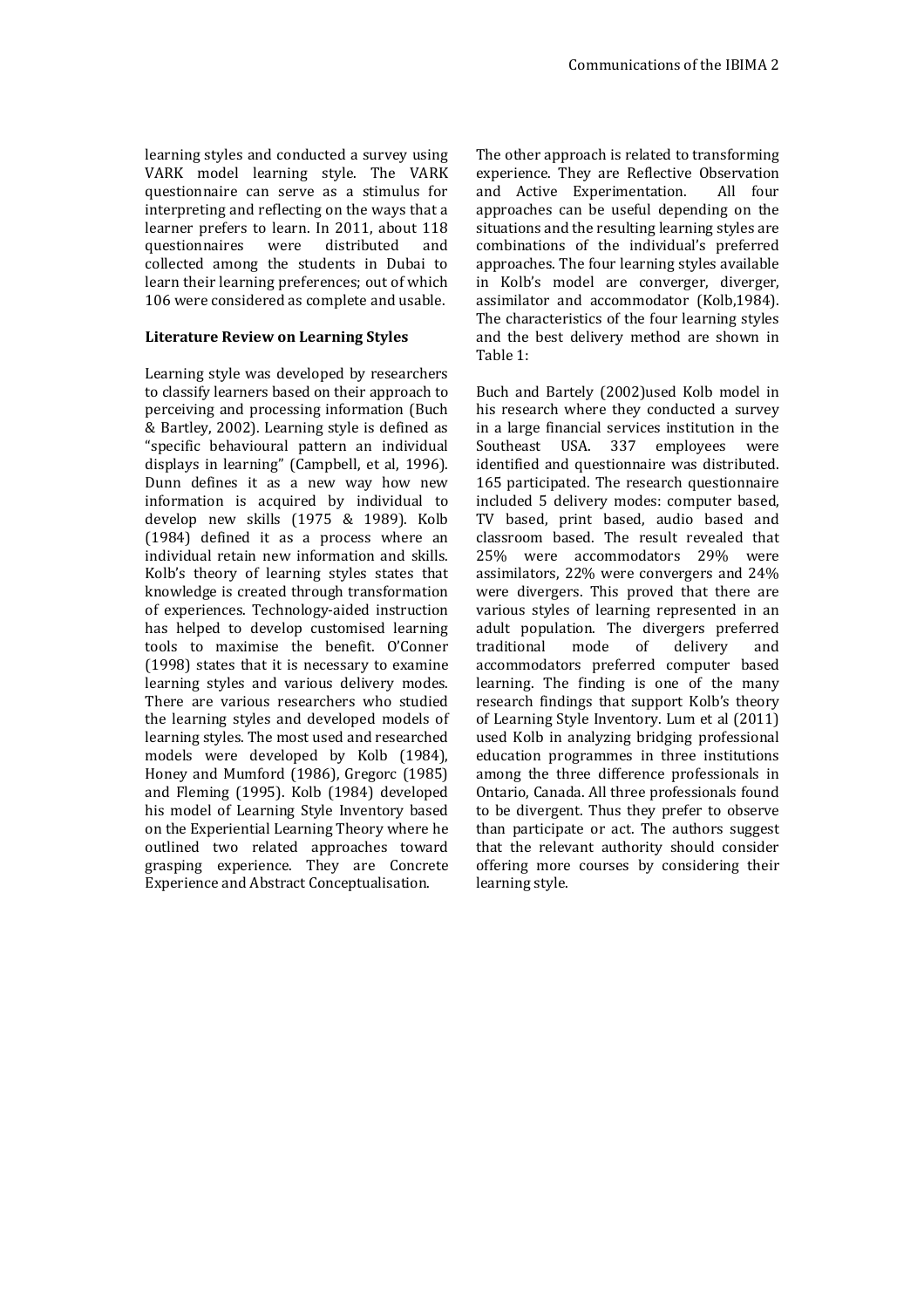| Kolb's Learning<br><b>Styles</b> | <b>Characteristics</b>                                                                                                                                                                                         | <b>Training Delivery Mode</b>                                                                                                                                                                                                                        |
|----------------------------------|----------------------------------------------------------------------------------------------------------------------------------------------------------------------------------------------------------------|------------------------------------------------------------------------------------------------------------------------------------------------------------------------------------------------------------------------------------------------------|
| Converger                        | They are abstract<br>conceptualisation and<br>active experimentation.<br>Thus they will be able to<br>make practical application<br>of ideas by deductive<br>reasoning. They are also<br>good problem solvers. | Small-group discussion and class<br>room participation dislike lectures.<br>They are not risk takers. Thus they<br>prefer data-based programs and<br>prefer computer based learning.                                                                 |
| Diverger                         | They are good at concrete<br>experience and reflective<br>observation. Therefore<br>they tend to be<br>imaginative and provide<br>innovative ideas.                                                            | Traditional classroom based delivery<br>that comprises of brainstorming<br>sessions, reflective activities, lectures<br>and rhetorical questions (Blackmore,<br>1996 & -Hodgson, 1998).                                                              |
| Assimilator                      | This group uses abstract<br>conceptualisation and<br>reflective observation.<br>They are good at using<br>inductive reasoning. They<br>are "private learners".                                                 | Prefer print-based delivery (Delahaya,<br>2005)                                                                                                                                                                                                      |
| Accommodator                     | This group of learners<br>tends to use concrete<br>experience and active<br>experimentation. They are<br>good at actually doing the<br>things.                                                                 | Like experiment. So could use hands-<br>on computer-based simulation games,<br>online group works, role play games<br>and observations. They prefer<br>computer based delivery mode.<br>[O'Conner, 1998, Mootter-Hodgson,<br>1998, & McCarthy, 1985] |

|  | Table 1: Kolb's Theory, Characteristics of Various Learners and Best Delivery Methods |  |
|--|---------------------------------------------------------------------------------------|--|
|  |                                                                                       |  |

Honey and Mumford (1986) adopted Kolb's model and created their own version to suit middle or senior managers in business. Two variations were created to the original model to address the business environment. Firstly, the authors renamed the stages as having an experience, reviewing the experience, concluding from the experience, planning the next steps.

Secondly, as per stages they have renamed the learning style as activist, reflector,

theorist and pragmatist. Based on the learning style they developed Learning Styles Questionnaire (LSQ) (Honey & Mumford 1986). This questionnaire was developed as self-development tool. The completion of the question will help the managers to focus on strengthening the under utilised styles so that everyday learning experience can be enhanced. The learners' characteristics as per Learning Styles Questionnaire are shown in Table 2.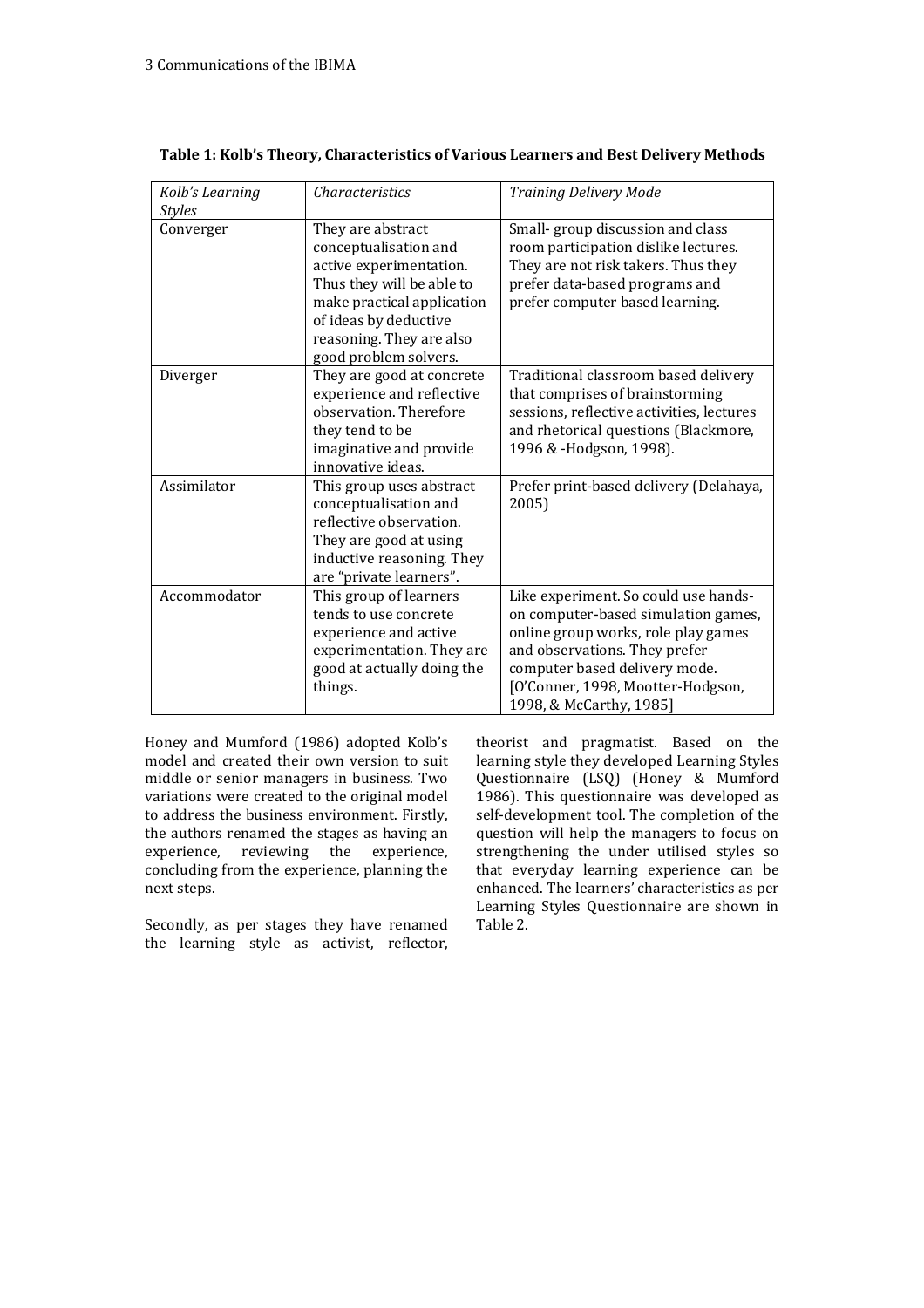| <b>Honey and Mumford</b> | <b>Characteristics</b>   | <b>Activities</b>               |
|--------------------------|--------------------------|---------------------------------|
| <b>Learning Style</b>    |                          |                                 |
| Activist                 | Learn by doing and       | brainstorming<br>$\bullet$      |
|                          | participation            | problem solving                 |
|                          |                          | group discussion                |
|                          |                          | puzzles                         |
|                          |                          | competitions                    |
|                          |                          | role-play                       |
| Reflector                | Learn by watching others | models                          |
|                          | and think before act     | statistics                      |
|                          |                          | stories                         |
|                          |                          | quotes                          |
|                          |                          | background information          |
|                          |                          | applying theories               |
| Theorist                 | Learn by understanding   | time to think about how to      |
|                          | theory very clearly      | apply learning in reality       |
|                          |                          | case studies                    |
|                          |                          | problem solving                 |
|                          |                          | discussion (Rose, 1987)         |
| Pragmatist               | Learn through practical  | paired discussions<br>$\bullet$ |
|                          | tips and techniques from | self analysis questionnaires    |
|                          | experienced person       | personality questionnaires      |
|                          |                          | time out                        |
|                          |                          | observing activities            |
|                          |                          | feedback from others            |
|                          |                          | coaching                        |
|                          |                          | interviews (Cano-Garcia &       |
|                          |                          | Hughes, 2000)                   |

| <b>Table 2: Learning Styles Questionnaire</b> |
|-----------------------------------------------|
|-----------------------------------------------|

Naturally, there will be some flexibility between the four styles of learning since it is generally presumed that not every learner learns in the same way or that one style is preferable to another. There are those who try to see a word when spelling, while auditory learners might experience it as a sound and tactile learners would need to write it down to test how right it seems. Similarly, concentration and memory level differs, some sees faces but forgetting names, while others remember names but cannot visualise faces. Simon and Wai-ming (2010) used Honey and Mumford's Learning Styles Questionnaire (LSQ) to examine the learning style of students in Macao. *The finding shows that* students scored strong preferences in activist and reflector and attained moderate preferences in theorist and pragmatist. This finding implies that Learning Styles Questionnaire may help individual learners to identify their learning behaviors. So that it can be taken into consideration in planning appropriate teaching strategies. In UK Kolb's Learning Style Inventory and Honey and Mumford's Learning Style Questionnaire are well known" (Campbell, et al, 1996).

Another most commonly and widely used learning style is Fleming's VARK (1995). He categorised learning styles into four types. His questionnaire focuses on gaining more students attention because of better match between teaching and learning styles. He pointed out it is not necessary to restrict the learners and teachers to select one of the four styles. However, usually they show strong preference for one and make a strength and weakness on the others. The differences in students' learning could be in relation to their skill, the way the information is processed and possible application of the information. He classified the learners according to their learning preferences. The four types of learners are visual, auditory, reading or writing and kinaesthetic. Visual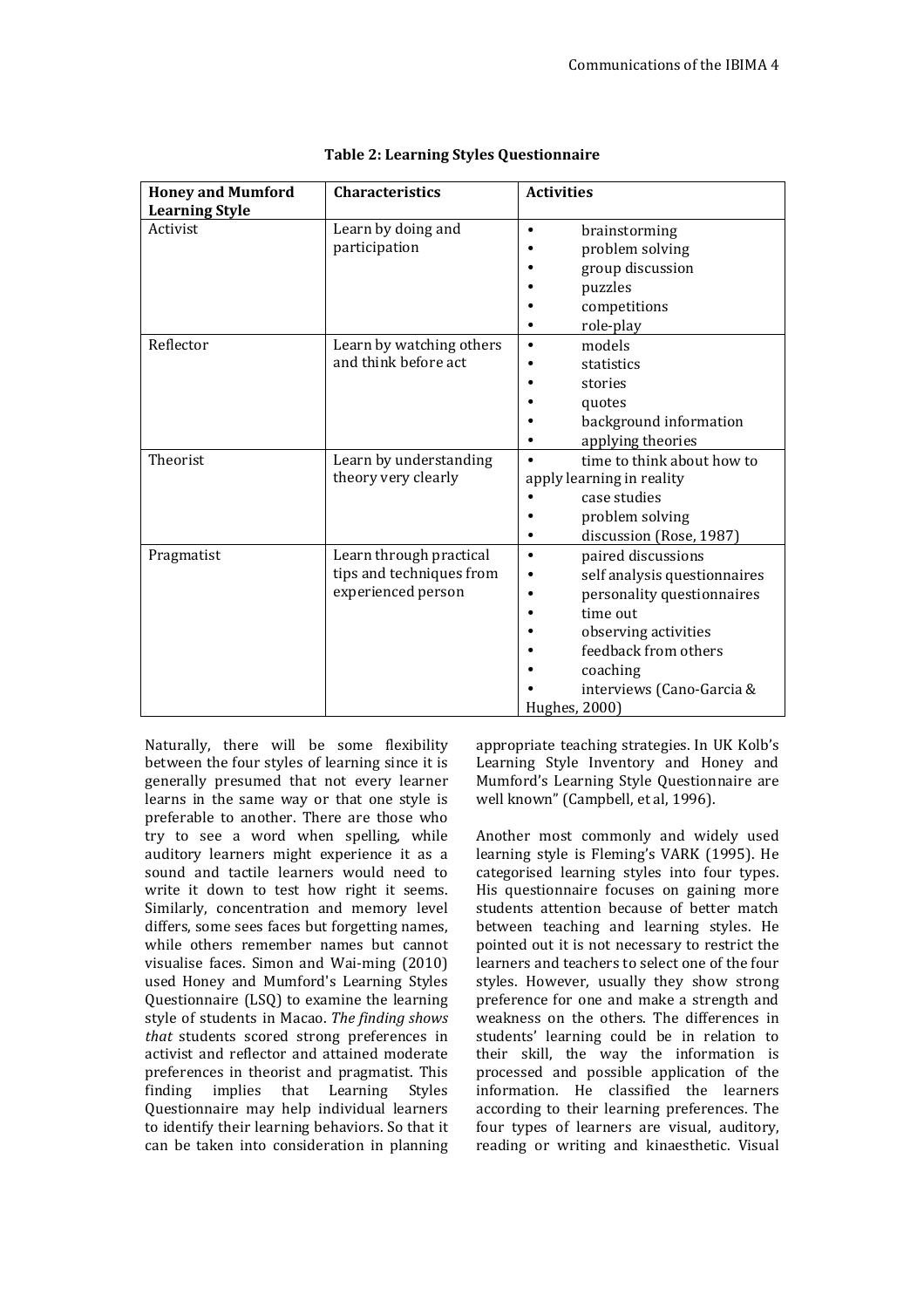learners are those have preference for visual aids like diagrams and handouts and they prefer to think in pictures. Never get lost in finding direction. They love to draw and scribble and have good sense of colour matching. Auditory learners tend to learn through lectures and discussions. They love sounds and music (Flemimg,1995). This type of learners uses aural content in association and visualisation. Reading/writing preference learners prefers the collection of information from printed words. Lastly, kinaesthetic learners or tactile learners learn through experience. They like to experiment and projects to explore. They like physical exercise and generate ideas while doing exercises. They cannot sit for long and would like to move around and love to try it out. Flashcards will work better with them as they can touch and move them around (Campbell, et al, 1996).

Gregorc (1985) organised another model of learning styles that explains how the mind works. This model looked at perception. The perceptions are considered as the foundation of one's learning strengths or learning styles. There are 2 perception qualities and two ordering abilities. They are concrete and abstract and random and sequential respectively. In concrete perception five senses play an important role. Information is collected from them while in abstract perception understanding of ideas, qualities and concepts. Sequential ability involves organisation of information in a linear and logical way whereas in random organisation of information is processed in chunks and there is no specific order. The perceptual qualities and ordering abilities are present in every one even if some might have dominant in certain ability or qualities (Gregorc,1985& Campbell, et al, 1996).).

### **Rationale for Understanding the Learning Styles**

Learning style is basically behavioural approach to learning experience and they are influential in the learning and achievement of learners (O'Conner, 1998). Understanding learning styles mean:

1. The students will be able to diagnose the need of learning process.

- 2. The trainers will be able to consider as the foundation for better interaction.
- 3. It is possible to build strategies for accommodating learning styles.
- 4. It will allow to prepare student involvement in learning process.
- 5. It will allow the students to group as per their learning preferences (Kolb, 1984).

One may show preference to one or more styles of learning and if the learning environment is not consistent with the individual style of learning, the learning may be ignored and neglected. Understanding the learning styles of the students helps to create learning strategies. Learning strategies are the ways the student chooses to deal with the learning task. Learning strategies could include listening, questioning, thinking, writing and vision or combination of various strategies. By making the learner aware of the strategies that can be used for various tasks, they will be able to develop framework for meta-cognition. According to Bostrom and Lassen (2006), those who can identify their learning style will be able to define their own progress. Taking full control of learning will lead to self-efficacy. Self-efficacy can be achieved by understanding previous success and failure, observation of the learning behaviours of others, persuasion from others and emotional arousal.

Understanding the learning styles make the learner to control internal and external stimuli. Thereby could motivate the learners and can strengthen the meaningfulness of their investment (Bostrom & Lassen, 2006). The learning theories are practicable and easy to use and test it. For example, Yazici (2005) conducted a survey among 140 students of operationale management to assess team learning performance. Role play assignment, discussion of important operation management concept, computer assignment and comprehensive projects were used as learning style inventory to determine learning style. The finding suggests that students are collaborative learners and collaborative orientation encourages participation and increase team performance.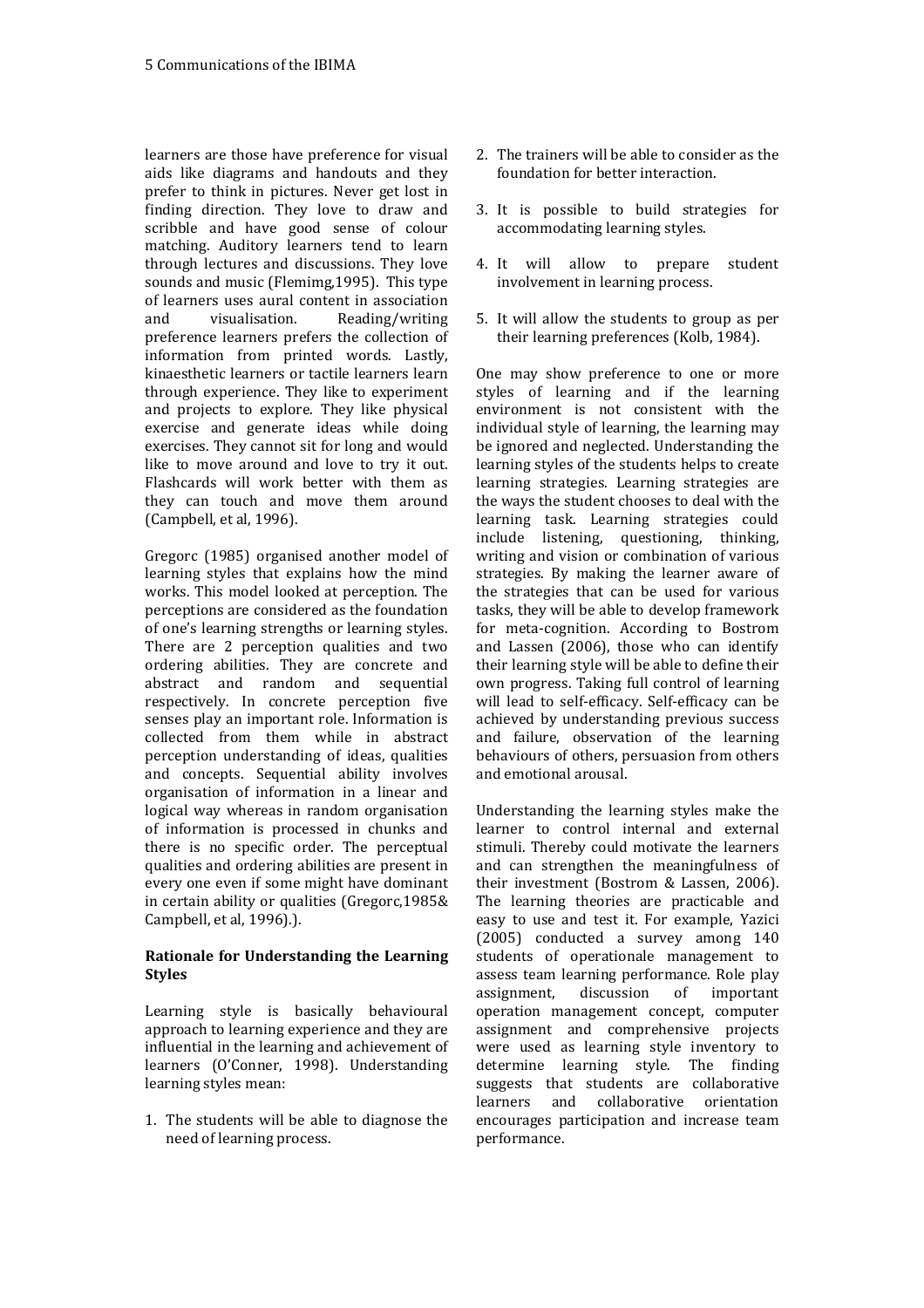As per learning style, Yazici (2005) proposed that teachers should adopt various and suitable teaching style. Teaching style comprises of needs, beliefs and behaviours that are displayed in a classroom. They can be categorized into five types.

- 1. Expert in this style the expert passes knowledge and skill to the students.
- 2. Formal authority where the status among the students due to knowledge and role as a faculty member sets rules and structure to students.
- 3. Personal model in this model main instructor normally oversees, guides and directs the students.
- 4. Facilitator the instructor is working with the students on consulting basis asking questions, exploring options and providing alternatives.
- 5. Delegator the instructor is only available as a resource person. This style will develop the students as autonomous learners (Yazici, 2005).

The research revealed that the undergraduate students are dependents/participants/collaborators thus the best teaching style should be personal/expert/formal authority style. The postgraduate students had the traits of participants/collaborates/independent style therefore the best style of teaching could be of facilitator/personal/expert styles of teaching. This kind of finding would not have been possible if learning style models were not developed by the earlier researchers (Yazici, 2005).

The learners are affected by their immediate environment, own emotionality, sociological needs and physical needs. By understanding the learning preferences, the students could score higher in the tests and have good motivation, attitude towards learning. It is also possible to maintain efficiency in the students' work. According to personal preferences it is possible to make some changes in the class room setting or method of delivery. The team based approaches, discussion groups and debates could be

introduced to enhance learning appetite (Dunn et al, 1999).

The critics of learning styles tend to indicate that the learning styles have weaknesses. As per the critics, it may be difficult to assess learning styles of every participant and to match the instructional methods. The learning style has the tendency to label the participants and it could restrict learning rather than developing the their capability and ability. Some researchers analysed the theoretical origins, terms and instruments used in developing the model. They found that none of the learning style theories had been adequately validated through independent research. Thus the learning styles and the value of matching teaching are highly questionable. However, there are other researchers who came to the conclusion that matching students' learning– style preferences with appropriate instruction materials and styles improved academic achievement (Coffield et al, 2004). Kolb study, for instance, did not reflect the process of reflection and based on very weak empirical experiences and therefore the finding may not necessarily match the reality as the relationship between learning processes and knowledge is more complex (Smith, 2001). It is also stated that preparing appropriate content involves lots of work and time.

Regardless of the weaknesses and criticism, the learning styles are widely researched and used in the government and private schools and educational institutions in UK, USA and many European countries as this helps to understand the needs and wants of the learner. Many studies were also carried out about using learning styles to personalise online learning.

#### **Implication for Human Resource Trainer**

Learning styles have various implications to human resource development. Awareness of learning preferences, according to Robotham (1999) will help the trainers to design the materials and arrange the training environment to optimise effectiveness of training. Failure will cause the trainees to be mentally opting out of the training programme even if they are physically in the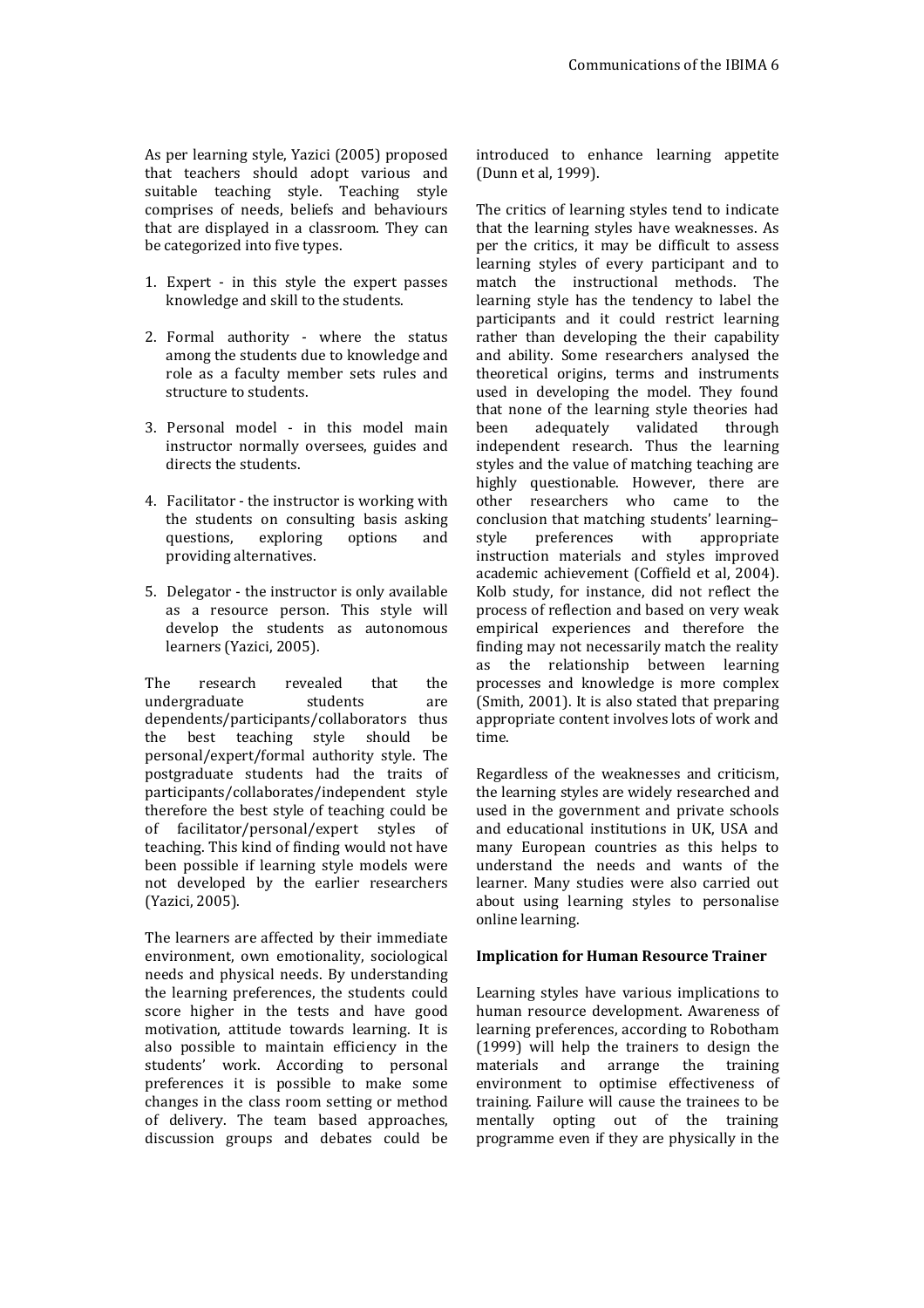training session. Making trainees to adopt a particular style will make them intellectually short-sighted and they may tend to avoid learning environment (Buch & Bartely, 2002). As learning is life long process, workplace is an important place in learning process. Understanding the learning styles of employees will help to train them to be selflearners. A self-directed learner will be an active information receiver and take responsibility for the achievement and will set learning outcomes. Here the trainers' role will be a facilitator. In traditional training session the trainers generally develop the training materials and programme according to their preference and fit the people into it. This creates the status of "learned helplessness" where the trainees rely on an outsider who has little knowledge of his needs to decide on his learning preferences (Buch & Bartely, 2002).

When the trainer is seen as an expert by the trainee, it may create a barrier to learning. Thus the trainee will depend on the trainer to provide resources for learning, identify suitable learning strategies. Because of this the trainee will stop learning once the training is ceased. This will defeat the This will defeat the purpose of training. Therefore, workplace training should make the employees to develop self-efficacy. Development of selfefficacy could be possible only when the trainer understand the learning needs and styles of learners (Zupalska & Brozik, 2006).

Learning style implies that a rigid training structure should be avoided; the learning environment must not create a barrier. Delivery of content must be in multiple formats where it is possible to use various communication techniques. They will be able to use audio and synchronise with PowerPoint. It also can be transcripted and could create online chat rooms and discussion groups. Human resource training must give more emphasis to allowing the students to have greater locus of control so that they will be motivated to get full benefit of the training they are participating (Yazici, 2005). Keengore and Georgina (2011) stated that the educator should have the understanding of different learners and would be flexible to adapt the trainees' need.

Corporate training department should be ready to accept new class room based method where the employees will be equipped with knowledge of knowing the way of learning. There will be a need to move away from traditional classroom method to other asynchronous delivery channels. The trainees in asynchronous design principles will deliver what is needed and should break down learning experience in modules that are quick, relevant and timely. Additional training to the trainers also needed and the organisation should consider investing more resources (Zupalska & Brozik, 2006).

## **Survey Analysis**

A simple descriptive analysis of the collected data shows that 40 students are readers/writer, 30 are kinaesthetic, 23 are auditory and 13 are visual learners.

Among the students many of them have the preference for more than one learning style. 41 students have preference for 3 types of learning styles and they preferred reading or writing, kinaesthetic and auditor whereas 35 students stated that they were open for various types of learning styles but their most preferred learning styles were reading or writing and kinaesthetic. The research confirmed the finding of other literature on learning styles in establishing the necessity to understand various learning styles. It also confirmed that the delivery of the training or teaching materials should be done according to the students' preference than the instructors' preference to yield better result.

Visual prefer to see, so the learning should be organized through power points, videos animations and websites whereas Aural who prefer to hear, the learning should comprise of videos, animations, audios, power points, stories, case studies and peer reviews. For read/write type trainees, the learning should include text book, online study guide, practical exams, critiques and review of exam. Kinaesthetic or tactile learners learn through experience. learning strategies should focus on introducing more activities like online quizzes, projects, demos, role-play and data analysis.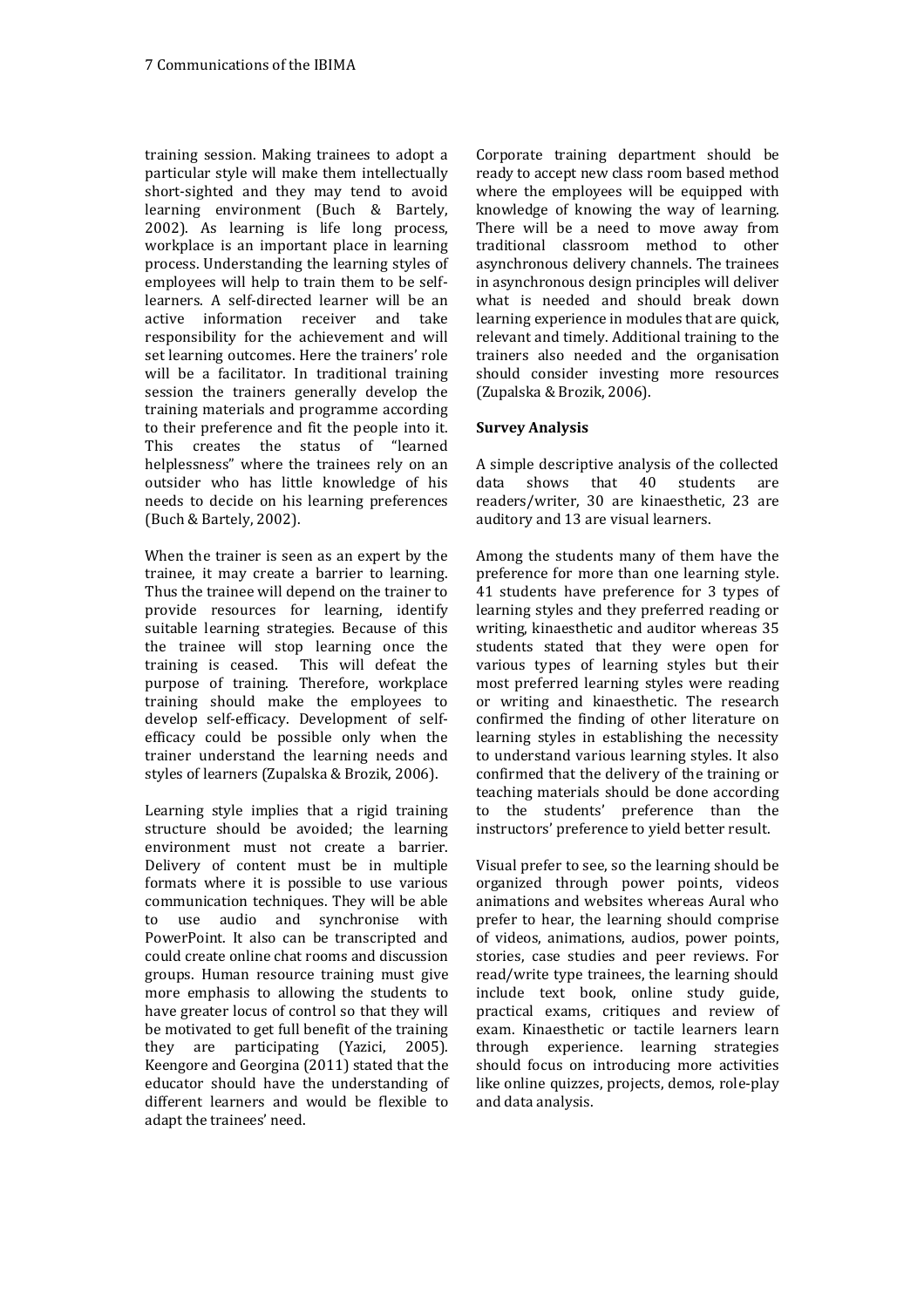#### **Conclusion**

The learning styles have developed since 19th century and were well received and adopted by many countries into their educational and business sectors. This is due to the fact that understanding learning styles helps the educators and the trainers to deliver relevant materials in a tailor made fashion. This created an enthusiasm and motivation among the learners to learn and practice what they have learned. Some researchers have developed teaching styles that could match various learners' styles. The researches so far conducted supported various styles of learning and urged the trainers and educational institution to plan the delivery of teaching or training as per the trainees' need than the trainers' convenience. The survey carried out by the researcher also reiterates the fact that the learners are having different types of learning styles and there is a need to look into their various learning styles before preparing the training materials.

#### **References**

Blackmore, J. (1996). 'Pedagogy: Learning Styles,' [Online], [Retrieved May 29 ,2012], http://granite.cyg.net/~jblackmo/diglib/styl -a.html.

Bostrom, L. & Lassen, L. M. (2006). "Unraveling Learning, Learning Styles, Learning Strategies and Meta-Cognition," *Education and Training*, 48( 2/3), 178-189.

Buch, K. & Bartley, S. (2002). "Learning Style and Training Delivery Mode Preference," *Journal of Workplace Learning*, 14 (1), 5 – 10.

Campbell, L., Campbell, B. & Dickinson, D. (1996). Teaching & Learning through Multiple Intelligences, *Allyn & Bacon, Needham Heights, MA*.

Cano-Garcia, F. & Hughes, E. H. (2000). "Learning and Thinking Styles Styles: An Analysis of Their Interrelationship and Influence on Academic Achievement," *Educational Psychology*, 20(4), 413-430.

Chan, S. C. H. & Mak, W.- M. (2010). "The Use of Learning Styles Questionnaire in Macao," *Industrial and Commercial Training*, 42 (1),  $41 - 46.$ 

Coffield, F., Moseley, D., Hall, E. & Ecclestone, K. (2004). "Learning Styles and Pedagogy in Post-16 Learning: A Systematic and Critical Review," *Learning and Skills Research Centre*, London.

Delahaya, B. L. (2005). Human Resource Development: Adult Learning and Knowledge Management, 2nded., *Wiley*, Australia.

Dunn, R. & Dunn, K. (1999). 'The Complete Guide to the Learning Styles in Service System,' *Allyn & Bacon*.

Dunn, R. K., Dunn, K. & Price, G. E. (1975, 1989). 'Learning Styles Inventory,' *Price Systems, Lawrence, KS*.

European Union (26 October 2006). A Lifelong Learning Programme, [Online], [Retrieved May 29 ,2012], http://ec.europa.eu/education/lifelo ng-learning-policy/policy-strategies\_en.htm,

Fleming, N. D. (1995). "I'm Different; Not Dumb. Modes of Presentation (VARK) in the Tertiary Classroom," in Zelmer,A., (ed.) Research and Development in Higher Education, Proceedings of the1995 Annual Conference of the Higher Education and Research Development Society of Australasia(HERDSA),HERDSA, 18, 308 – 313.

regorc, A. F. (1985). Inside Styles: Beyond the Basics, *Gregorc Associates*, Columbia, CT.

Honey, P. & Mumford, A. (1986). 'The Manual of Learning Styles,' *Peter Honey*, Berkshire.

Keengore, J. & Georgina, D. (2011). 'The Digital Course Training Workshop for Online Learning and Teaching,' *Education and Information Technology*, 1-20.

Kolb, D. A. (1984). Experiential Learning, *Prentice Hall ,Englewood Cliffs, NJ*.

Lum, L., Bradley, P. & Rasheed, N. (2011). "Accommodating Learning Styles in International Bridging Education Programs," *Higher Education, Skills and Work-Based Learning*, 1(2), 147-168.

McCarthy, B. (1985). 'Learning Type Measure